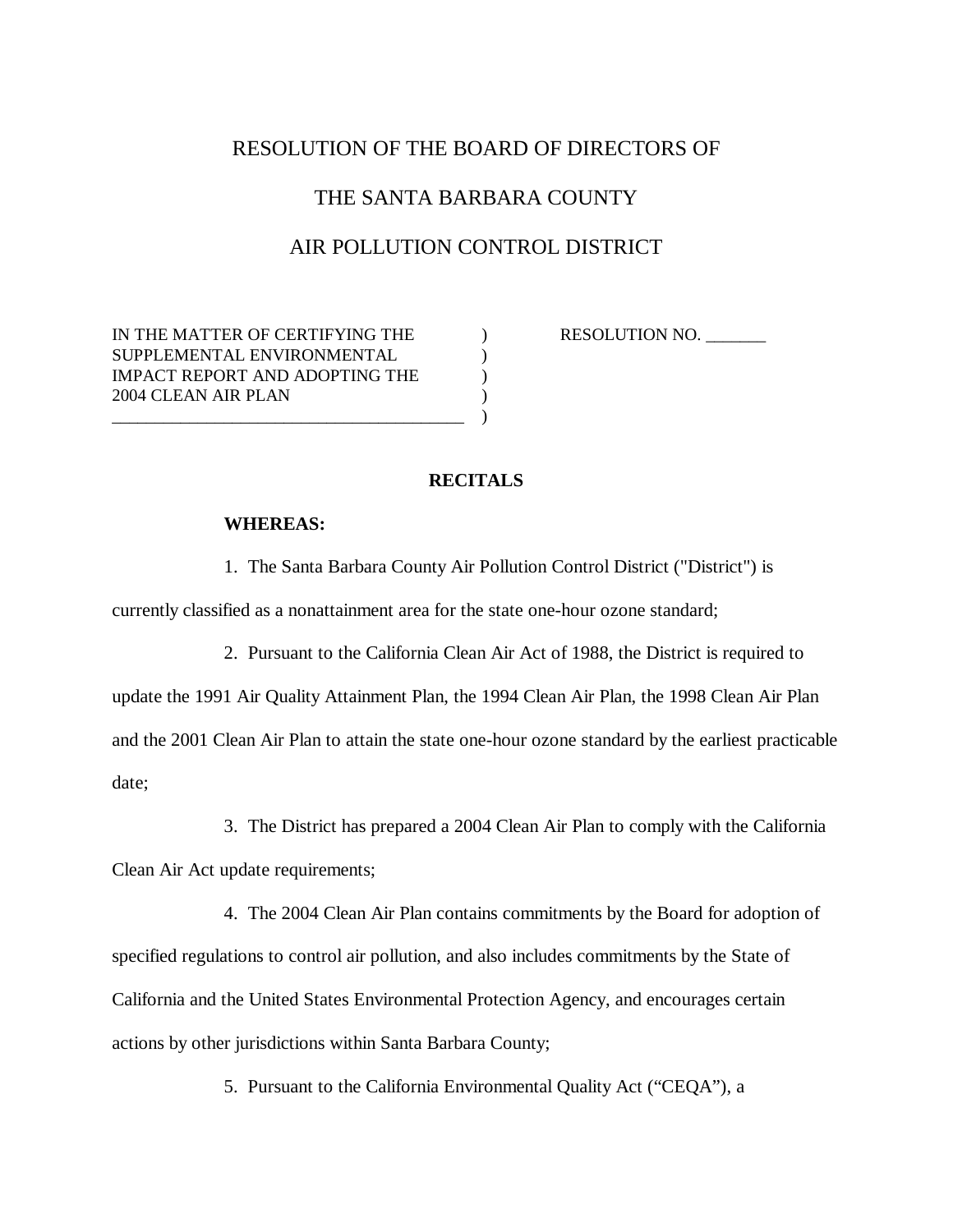Supplemental Environmental Impact Report was prepared and circulated to address any potential environmental impacts associated with the 2004 Clean Air Plan;

6. The Santa Barbara County Association of Governments ("SBCAG"), in a noticed public hearing, considered and approved the Transportation Control Measures for the 2004 Clean Air Plan pursuant to the existing Memorandum of Understanding between the District and SBCAG;

 7. At their November 10, 2004 meeting, the Community Advisory Council recommended that the Board adopt the 2004 Clean Air Plan;

8. The Community Advisory Council and the District have reviewed the emission inventories developed for the 2004 Clean Air Plan and are alarmed by the magnitude of and the growth in the emissions related to marine shipping;

 9. The Community Advisory Council and the District recognize the relationship between land use decisions and local air quality impacts.

#### **THEREFORE, IT IS HEREBY RESOLVED THAT:**

 1. The Board hereby certifies that the Supplemental Environmental Impact Report (Attachment 2) circulated for this 2004 Clean Air Plan has been completed in compliance with CEQA and was presented to this Board and reviewed and considered prior to approving the 2004 Clean Air Plan, and that the final Supplemental Environmental Impact Report reflects the Board's independent judgment and analysis.

 2. The Board hereby adopts the CEQA findings set forth in Attachment 3 and the Mitigation Monitoring Plan contained in Attachment 2.

 3. The Board hereby adopts the 2004 Clean Air Plan as provided to this Board on October 21, 2004 and modified as set forth in Attachments 4, 5, and 6 as the 2004 Clean Air Plan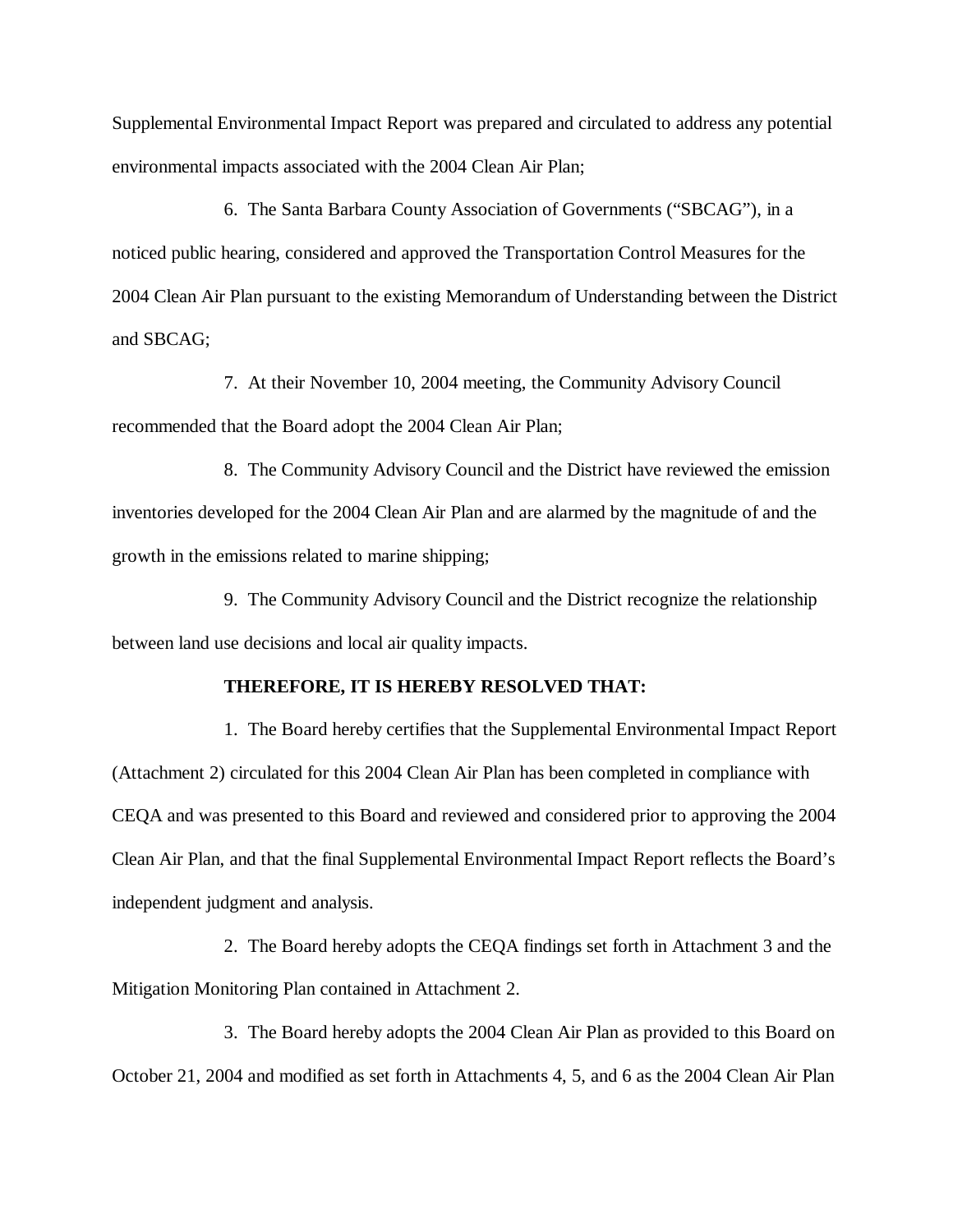of the District and finds that this Plan shall be the plan for purposes of compliance with the plan update requirements of the California Clean Air Act.

 4. The Board has reviewed the responses to comments received from the public and interested agencies set forth in Chapter 8 (Attachment 6) and adopts those responses to comments as findings of this Board. Additionally, the Board has reviewed the responses to written comments received after the close of the public comment period set forth in Attachment 7 and adopts those responses as findings of this Board.

 5. The Board commits to adopt the proposed regulations to control air pollution required in the 2004 Clean Air Plan and the Board relies on the State of California and the United States Environmental Protection Agency to fulfill the commitments referred to in the Plan.

 6. The Board recognizes the magnitude of and the projected growth in marine shipping emissions and directs staff to continue all necessary and proper actions to influence the United States Environmental Protection Agency to reduce the air quality impacts of emissions from this significant federal source.

 7. The Board encourages local governments to plan and design communities to minimize motor vehicle miles traveled and trips.

 8. The Board directs District staff to work with the Community Advisory Council to evaluate tools to quantify emissions from indirect sources and return to the Board with recommended options to mitigate emissions from such sources.

 9. The Board authorizes the Chair to sign the letter (Attachment 8) transmitting the 2004 Clean Air Plan to the California Air Resources Board. Additionally, the Board authorizes the Control Officer to do all other acts necessary and proper to obtain approval of the 2004 Clean Air Plan by the California Air Resources Board.